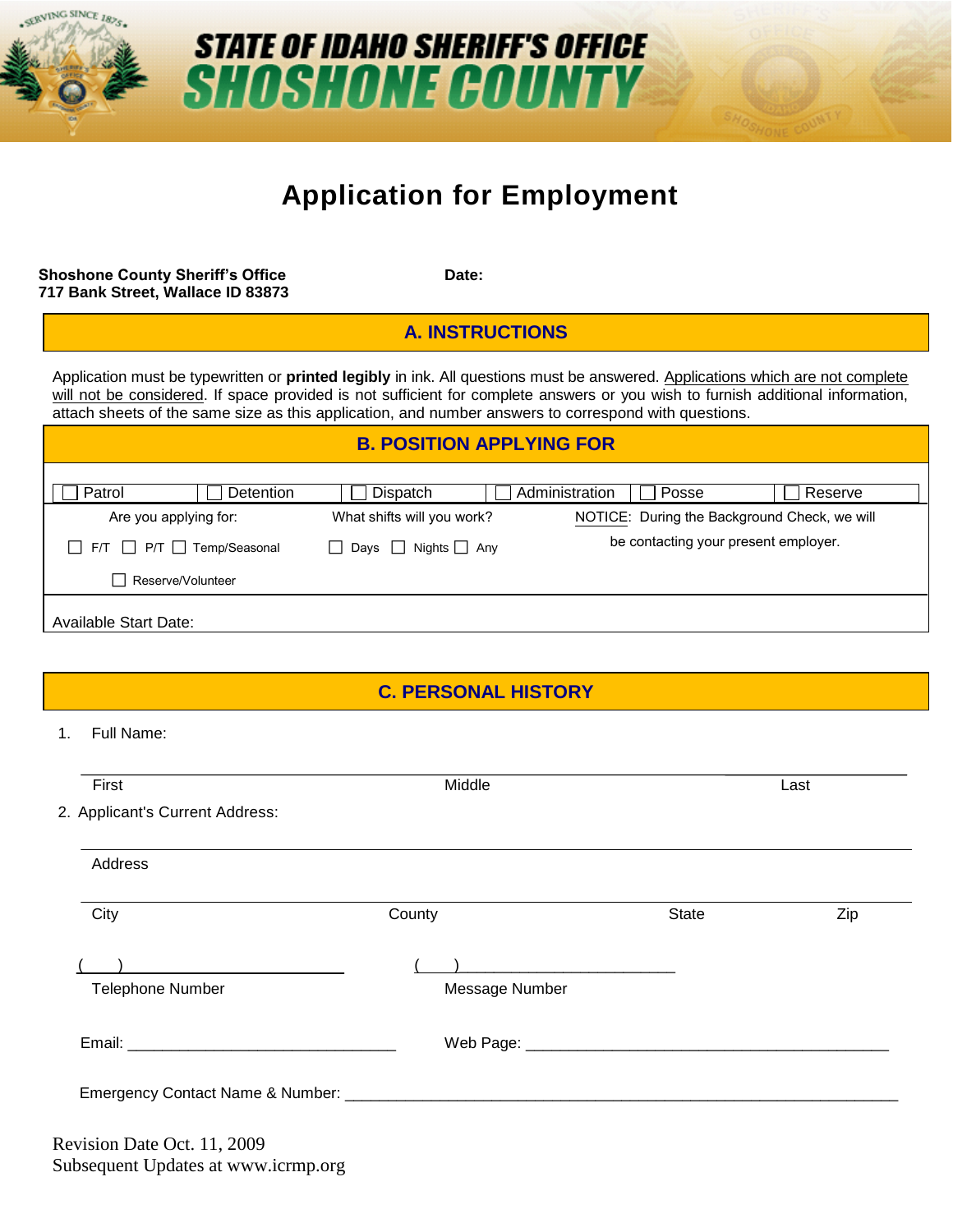| <b>Applicant Name:</b> |  | (Print Legibly) |
|------------------------|--|-----------------|
|------------------------|--|-----------------|

Other: List all other names you have used including circumstances and time periods you used them. (For example: maiden name, former name(s), alias (es), or nickname(s).

| Name | Circumstance | Dates From   Dates To Mo./Yr. |
|------|--------------|-------------------------------|
|      |              |                               |
|      |              |                               |
|      |              |                               |

| 4. Are you a United States Citizen? $\Box$ Yes $\Box$ No                      |                    |  |
|-------------------------------------------------------------------------------|--------------------|--|
|                                                                               |                    |  |
|                                                                               | Place              |  |
| Court                                                                         | Naturalization No. |  |
| 5. Do you have or have you ever applied for a passport? $\Box$ Yes Passport # | $\Box$ No          |  |

6. Can you perform the essential functions of this job with or without reasonable accommodation?  $\Box$  Yes  $\Box$  No

### **D. EDUCATION/TRAINING**

|                                    | Mo./Yr. | Dates Attended | Years | Did You             |                    |
|------------------------------------|---------|----------------|-------|---------------------|--------------------|
| High School or GED<br>Name/Address | From    | To             |       | Completed Graduate? | Type of<br>Diploma |
|                                    |         |                |       |                     |                    |
|                                    |         |                |       |                     |                    |
|                                    |         |                |       |                     |                    |
|                                    |         |                |       |                     |                    |
|                                    |         |                |       |                     |                    |

|                                     |      | Dates Attended<br>Mo./Yr. |      | <b>Credit Hours Earned</b> |                      |                   |
|-------------------------------------|------|---------------------------|------|----------------------------|----------------------|-------------------|
| *College/University<br>Name/Address | From | To                        | Qtr. | Sem.                       | Did You<br>Graduate? | Type of<br>Degree |
|                                     |      |                           |      |                            |                      |                   |
|                                     |      |                           |      |                            |                      |                   |
|                                     |      |                           |      |                            |                      |                   |
|                                     |      |                           |      |                            |                      |                   |
|                                     |      |                           |      |                            |                      |                   |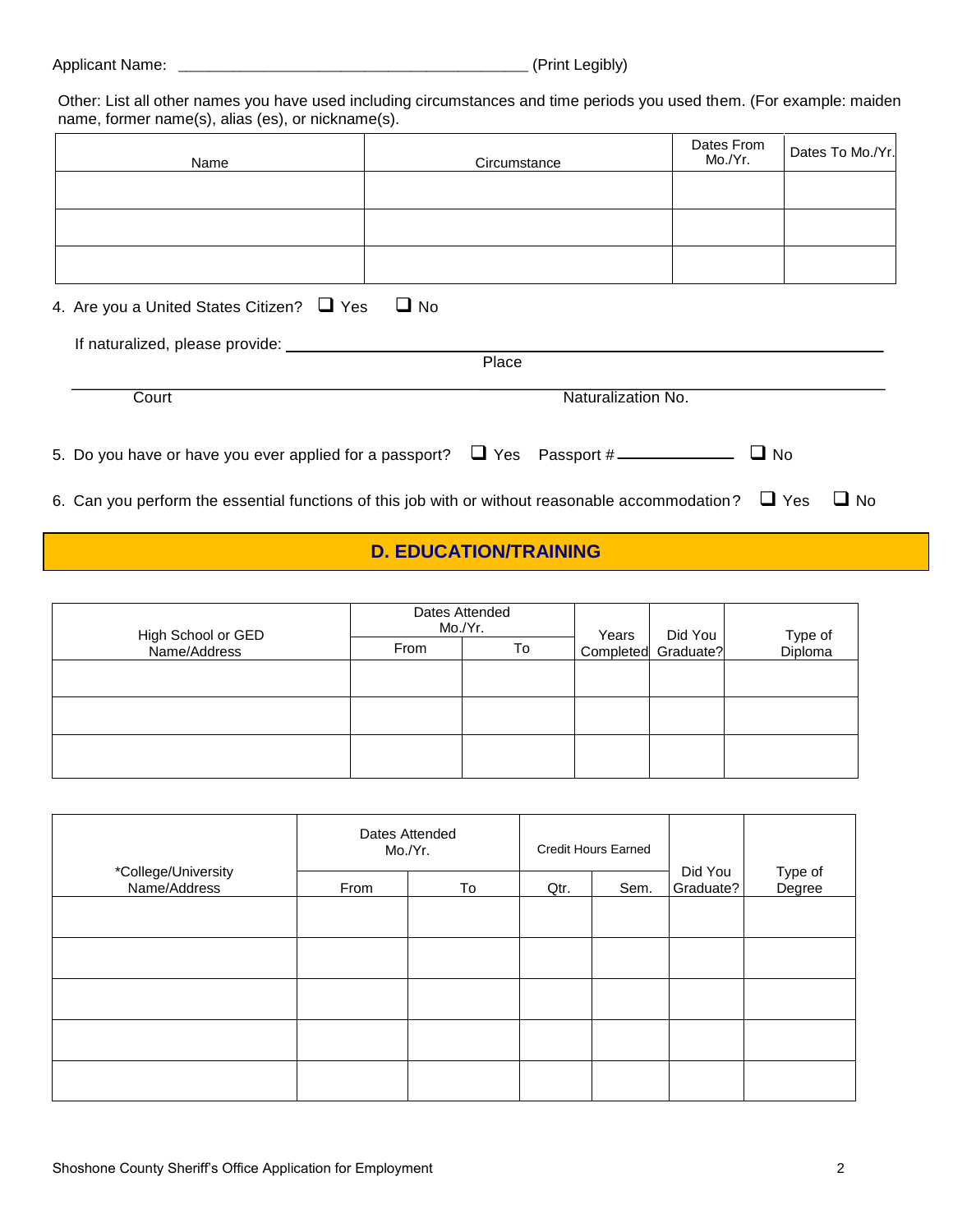| <b>Applicant Name:</b> | ____ | (Print Legibly) |
|------------------------|------|-----------------|
|                        |      |                 |

Major Minor

Other Schools (Trade, Vocational, Business or Military):

|              |      | Dates Attended<br>Mo./Yr. | Credit<br>Hours | Area of | Did You Type of Degree<br>  Graduate?   or Certificate |
|--------------|------|---------------------------|-----------------|---------|--------------------------------------------------------|
| Name/Address | From | To                        | Earned          | Study   |                                                        |
|              |      |                           |                 |         |                                                        |
|              |      |                           |                 |         |                                                        |
|              |      |                           |                 |         |                                                        |

1. Describe any awards, honors, citations, positions held in school organizations, and any other special recognition you received while attending school that you would like us to know about*:*

\_\_\_\_\_\_\_\_\_\_\_\_\_\_\_\_\_\_\_\_\_\_\_\_\_\_\_\_\_\_\_\_\_\_\_\_\_\_\_\_\_\_\_\_\_\_\_\_\_\_\_\_\_\_\_\_\_\_\_\_\_\_\_\_\_\_\_\_\_\_\_\_\_\_\_\_\_\_\_\_\_\_\_\_\_\_\_\_\_\_\_\_ \_\_\_\_\_\_\_\_\_\_\_\_\_\_\_\_\_\_\_\_\_\_\_\_\_\_\_\_\_\_\_\_\_\_\_\_\_\_\_\_\_\_\_\_\_\_\_\_\_\_\_\_\_\_\_\_\_\_\_\_\_\_\_\_\_\_\_\_\_\_\_\_\_\_\_\_\_\_\_\_\_\_\_\_\_\_\_\_\_\_\_\_

\_\_\_\_\_\_\_\_\_\_\_\_\_\_\_\_\_\_\_\_\_\_\_\_\_\_\_\_\_\_\_\_\_\_\_\_\_\_\_\_\_\_\_\_\_\_\_\_\_\_\_\_\_\_\_\_\_\_\_\_\_\_\_\_\_\_\_\_\_\_\_\_\_\_\_\_\_\_\_\_\_\_\_\_\_\_\_\_\_\_\_\_\_\_ \_\_\_\_\_\_\_\_\_\_\_\_\_\_\_\_\_\_\_\_\_\_\_\_\_\_\_\_\_\_\_\_\_\_\_\_\_\_\_\_\_\_\_\_\_\_\_\_\_\_\_\_\_\_\_\_\_\_\_\_\_\_\_\_\_\_\_\_\_\_\_\_\_\_\_\_\_\_\_\_\_\_\_\_\_\_\_\_\_\_\_\_\_\_

\_\_\_\_\_\_\_\_\_\_\_\_\_\_\_\_\_\_\_\_\_\_\_\_\_\_\_\_\_\_\_\_\_\_\_\_\_\_\_\_\_\_\_\_\_\_\_\_\_\_\_\_\_\_\_\_\_\_\_\_\_\_\_\_\_\_\_\_\_\_\_\_\_\_\_\_\_\_\_\_\_\_\_\_\_\_\_\_\_\_\_\_\_\_\_

\_\_\_\_\_\_\_\_\_\_\_\_\_\_\_\_\_\_\_\_\_\_\_\_\_\_\_\_\_\_\_\_\_\_\_\_\_\_\_\_\_\_\_\_\_\_\_\_\_\_\_\_\_\_\_\_\_\_\_\_\_\_\_\_\_\_\_\_\_\_\_\_\_\_\_\_\_\_\_\_\_\_\_\_\_\_\_\_\_\_\_\_\_\_\_

- 2. Have you ever been suspended or expelled from school?  $\Box$  Yes  $\Box$  No If yes, please explain.
- 3. List any foreign languages you can speak:

List any foreign languages you can read:

List any foreign languages you can write:

4. Indicate any law enforcement education/training (attach additional paper as necessary):

| Name/Topic of Training | Certificate? | Date | Location of Training |
|------------------------|--------------|------|----------------------|
|                        |              |      |                      |
|                        |              |      |                      |
|                        |              |      |                      |
|                        |              |      |                      |
|                        |              |      |                      |
|                        |              |      |                      |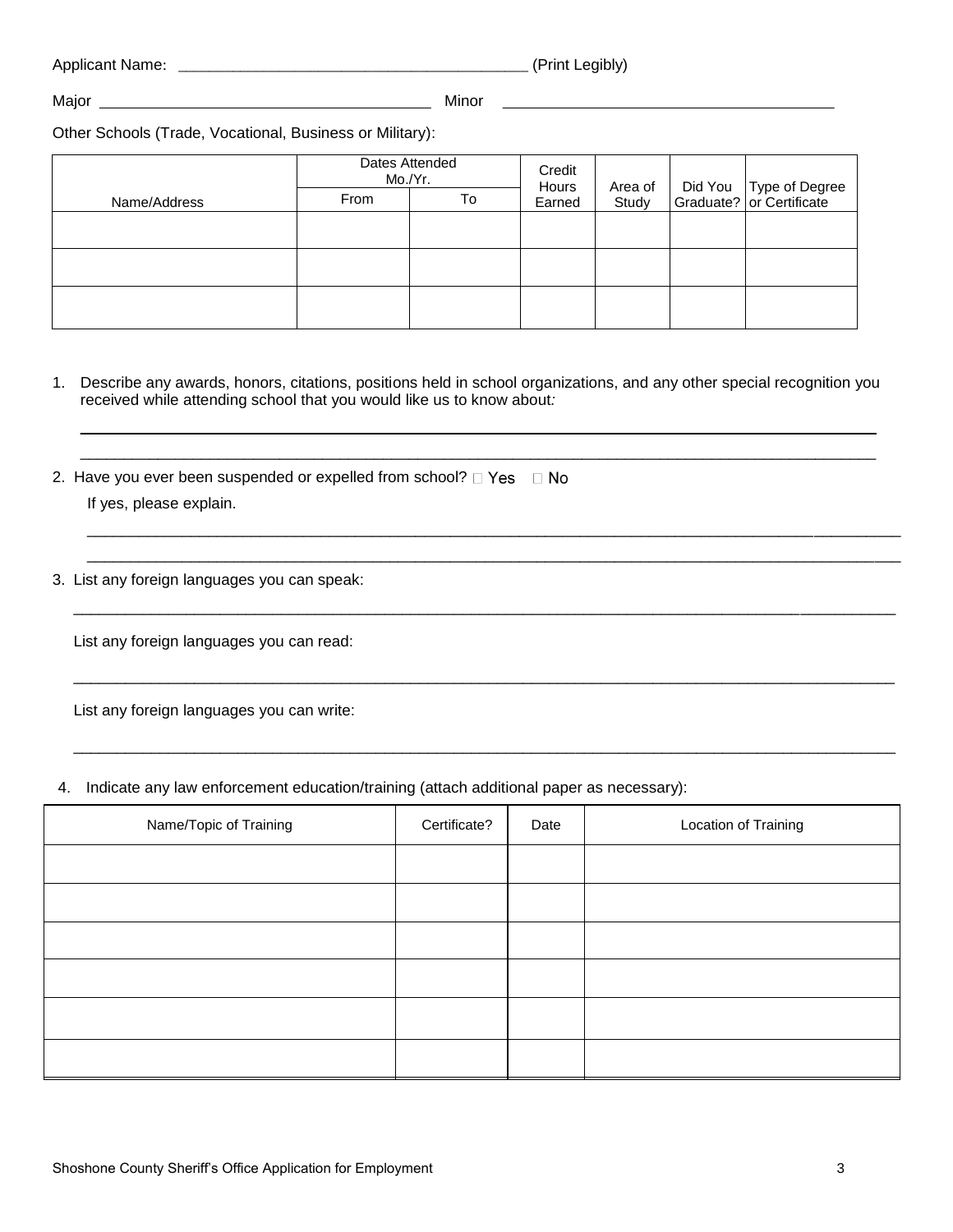| <b>Applicant Name:</b> |  | (Print Legibly) |
|------------------------|--|-----------------|
|------------------------|--|-----------------|

5. Has your law enforcement certification ever been suspended, revoked, relinquished or subject to discipline or investigation by POST or any other state's law enforcement certification agency?  $\Box$  Yes  $\Box$  No If yes, explain.

|    | Date(s)                                                                                                                                                                                                             |
|----|---------------------------------------------------------------------------------------------------------------------------------------------------------------------------------------------------------------------|
|    | Date(s)                                                                                                                                                                                                             |
|    | Date(s)                                                                                                                                                                                                             |
| 6. | Describe any special abilities, interests, and hobbies including the degree of proficiency:                                                                                                                         |
| 7. | Indicate any type of special license such as pilot, radio operator, etc., showing licensing authority, where the license<br>was first issued, and date current license expires (except vehicle operator's license): |
| 8. | Indicate any special skills you possess and equipment you can use which may be related to law enforcement work.<br>(For example: two-way radio communications, breathalyzer, speed detection equipment, firearms):  |
|    |                                                                                                                                                                                                                     |
| 9. | Have you had any training/education with K-9's? $\Box$ Yes $\Box$ No<br>If yes, provide details:                                                                                                                    |
|    |                                                                                                                                                                                                                     |
|    | <b>E. TECHNOLOGY SKILLS</b>                                                                                                                                                                                         |
|    | Check All Skills & Software Applications You Have Experience Using (any version):                                                                                                                                   |
|    | □ Macintosh User □ Windows<br>□ Microsoft Word<br>□ Microsoft Access<br>□ PC User<br>□ Microsoft Excel                                                                                                              |
|    | □ Microsoft Publisher □ Web Page Design/Maintenance □ E-Mail □ Internet □ Scanner<br>$\Box$ Copier<br>⊟ Fax                                                                                                         |
|    |                                                                                                                                                                                                                     |
|    | Professional Licenses or Certificates Held:                                                                                                                                                                         |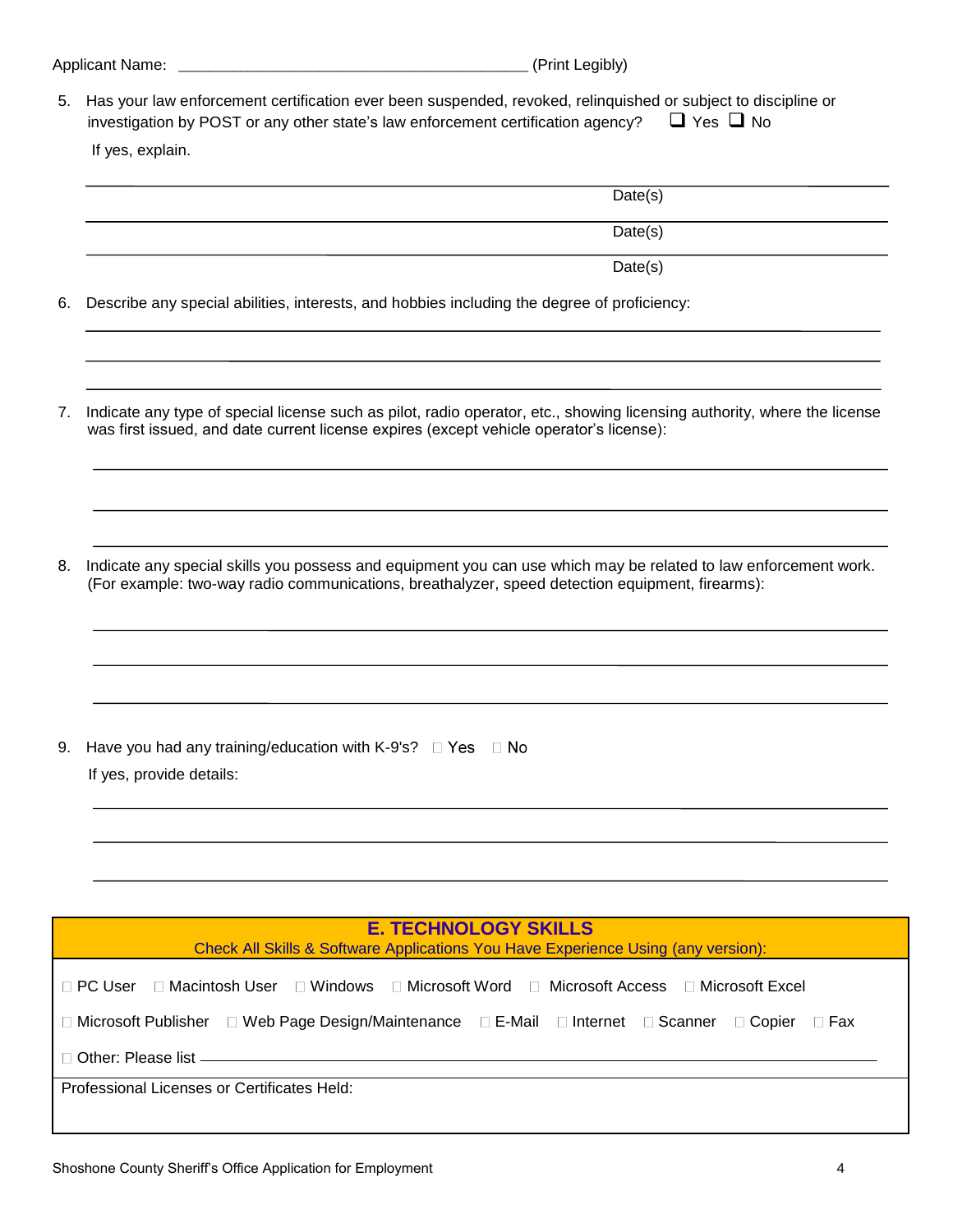Legibly)

| <b>F. EMPLOYMENT HISTORY</b><br>(List chronologically all employment beginning with present employment, including summer and part-time employment<br>while attending school. All time must be accounted for. If unemployed for a period, set forth dates of unemployment): |               |  |     |                  |      |                    |     |
|----------------------------------------------------------------------------------------------------------------------------------------------------------------------------------------------------------------------------------------------------------------------------|---------------|--|-----|------------------|------|--------------------|-----|
| Employer:                                                                                                                                                                                                                                                                  |               |  |     |                  |      |                    |     |
| Address:                                                                                                                                                                                                                                                                   |               |  |     |                  |      |                    |     |
|                                                                                                                                                                                                                                                                            | <b>Street</b> |  |     |                  | City | <b>State</b>       | Zip |
| Telephone:                                                                                                                                                                                                                                                                 |               |  |     | Supervisor Name: |      |                    |     |
| Dates From:                                                                                                                                                                                                                                                                |               |  | To: |                  |      | Final Rate of Pay: |     |
| Position Held:                                                                                                                                                                                                                                                             |               |  |     |                  |      |                    |     |
| <b>Primary Duties:</b>                                                                                                                                                                                                                                                     |               |  |     |                  |      |                    |     |
| Reason for Leaving:                                                                                                                                                                                                                                                        |               |  |     |                  |      |                    |     |
| <b>Next Employer:</b>                                                                                                                                                                                                                                                      |               |  |     |                  |      |                    |     |
| Employer:                                                                                                                                                                                                                                                                  |               |  |     |                  |      |                    |     |
| Address:                                                                                                                                                                                                                                                                   | <b>Street</b> |  |     |                  |      | <b>State</b>       |     |
|                                                                                                                                                                                                                                                                            |               |  |     |                  | City |                    | Zip |
| Telephone:                                                                                                                                                                                                                                                                 |               |  |     | Supervisor Name: |      |                    |     |
| Dates From:                                                                                                                                                                                                                                                                |               |  | To: |                  |      | Final Rate of Pay: |     |
| Position Held:                                                                                                                                                                                                                                                             |               |  |     |                  |      |                    |     |
| <b>Primary Duties:</b>                                                                                                                                                                                                                                                     |               |  |     |                  |      |                    |     |
| Reason for Leaving:                                                                                                                                                                                                                                                        |               |  |     |                  |      |                    |     |
| <b>Next Employer:</b>                                                                                                                                                                                                                                                      |               |  |     |                  |      |                    |     |
| Employer:                                                                                                                                                                                                                                                                  |               |  |     |                  |      |                    |     |
| Address:                                                                                                                                                                                                                                                                   |               |  |     |                  |      |                    |     |
|                                                                                                                                                                                                                                                                            | <b>Street</b> |  |     |                  | City | <b>State</b>       | Zip |
| Telephone:                                                                                                                                                                                                                                                                 |               |  |     | Supervisor Name: |      |                    |     |
| Dates From:                                                                                                                                                                                                                                                                |               |  | To: |                  |      | Final Rate of Pay: |     |
| Position Held:                                                                                                                                                                                                                                                             |               |  |     |                  |      |                    |     |
| <b>Primary Duties:</b>                                                                                                                                                                                                                                                     |               |  |     |                  |      |                    |     |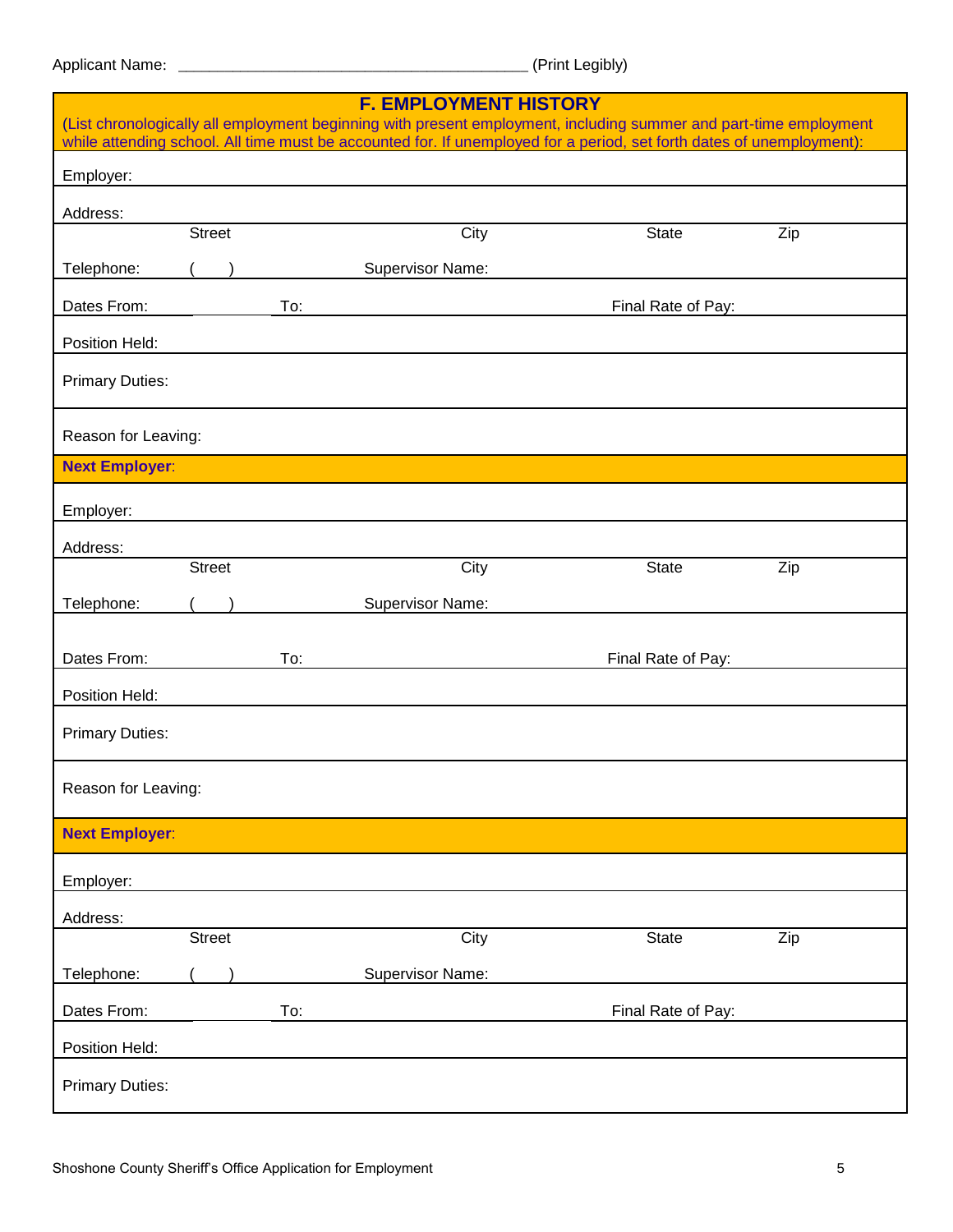|                                                                            | (Print Legibly)                                                                                                                                                                                                                                                                                            |
|----------------------------------------------------------------------------|------------------------------------------------------------------------------------------------------------------------------------------------------------------------------------------------------------------------------------------------------------------------------------------------------------|
| Reason for Leaving:                                                        |                                                                                                                                                                                                                                                                                                            |
| employment or volunteer position you have held?<br>$\Box$ Yes<br>$\Box$ No | 1. Have you ever been dismissed or asked to resign or had any disciplinary action taken against you from <b>any</b><br>If YES, please give details, including dates, employer's name, and specifics:                                                                                                       |
| 2.<br>performance?<br>$\Box$ Yes<br>$\Box$ No                              | Have you resigned or left a job by mutual agreement following allegations of misconduct or unsatisfactory job<br>If YES, please give details, including dates, employer's name, and specifics:                                                                                                             |
| 3.<br>employer?<br>$\Box$ Yes<br>$\Box$ No                                 | Have you ever applied to or performed paid or unpaid services for a law enforcement agency not listed as an<br>If yes, please provide name of agency and date of application or service.                                                                                                                   |
| 4.<br>⊟ Yes<br>⊟ No<br>position, and nature of business.                   | Do you or have you owned a business, or are you or were you a partner or corporate officer in any business or<br>organization not listed previously as a current or former employer?<br>If yes, please provide name and address of business, corporation or organization and describe your relationship or |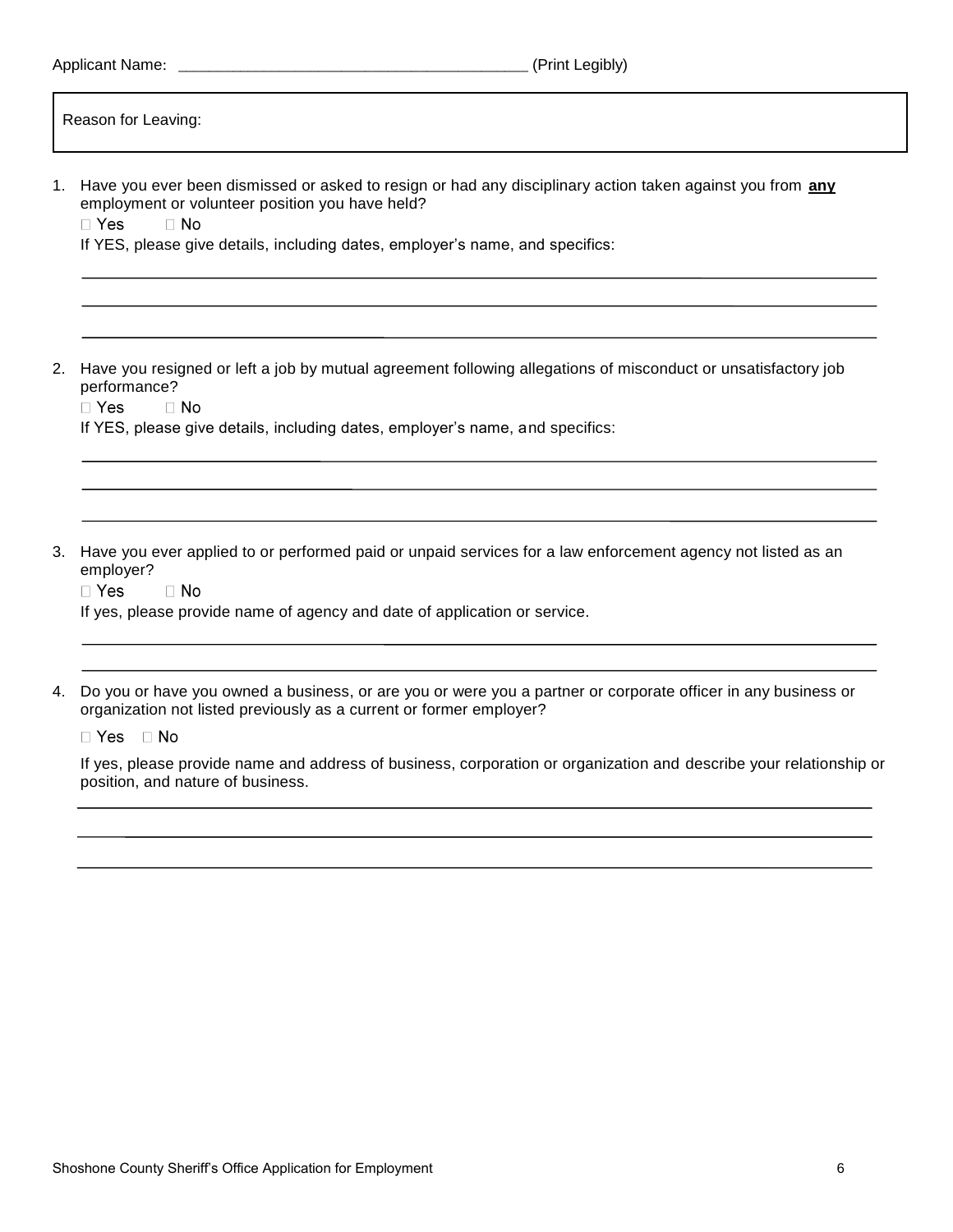## **G. APPLICANTS WITH CURRENT OR PRIOR LAW ENFORCEMENT EXPERIENCE**

1. Identify **ALL** complaints (however characterized) made against you by any member of the public.

| Name of Complainant | Approximate Date | Disposition |
|---------------------|------------------|-------------|
|                     |                  |             |
|                     |                  |             |
|                     |                  |             |
|                     |                  |             |
|                     |                  |             |

#### 2. Identify **ALL** complaints (however characterized) made against you by any law enforcement personnel (including supervisors or administrators)

| Agency | Name of Complainant | Approximate Date | Disposition |
|--------|---------------------|------------------|-------------|
|        |                     |                  |             |
|        |                     |                  |             |
|        |                     |                  |             |
|        |                     |                  |             |
|        |                     |                  |             |
|        |                     |                  |             |
|        |                     |                  |             |

#### 3. Identify **ALL** claims or lawsuits (however characterized) filed against you or your employing agency based on allegations of negligent or wrongful acts or omissions by you.

| Agency | Name of Plaintiff(s) | Approximate Date | <b>Court Where Filed</b> |
|--------|----------------------|------------------|--------------------------|
|        |                      |                  |                          |
|        |                      |                  |                          |
|        |                      |                  |                          |
|        |                      |                  |                          |
|        |                      |                  |                          |
|        |                      |                  |                          |
|        |                      |                  |                          |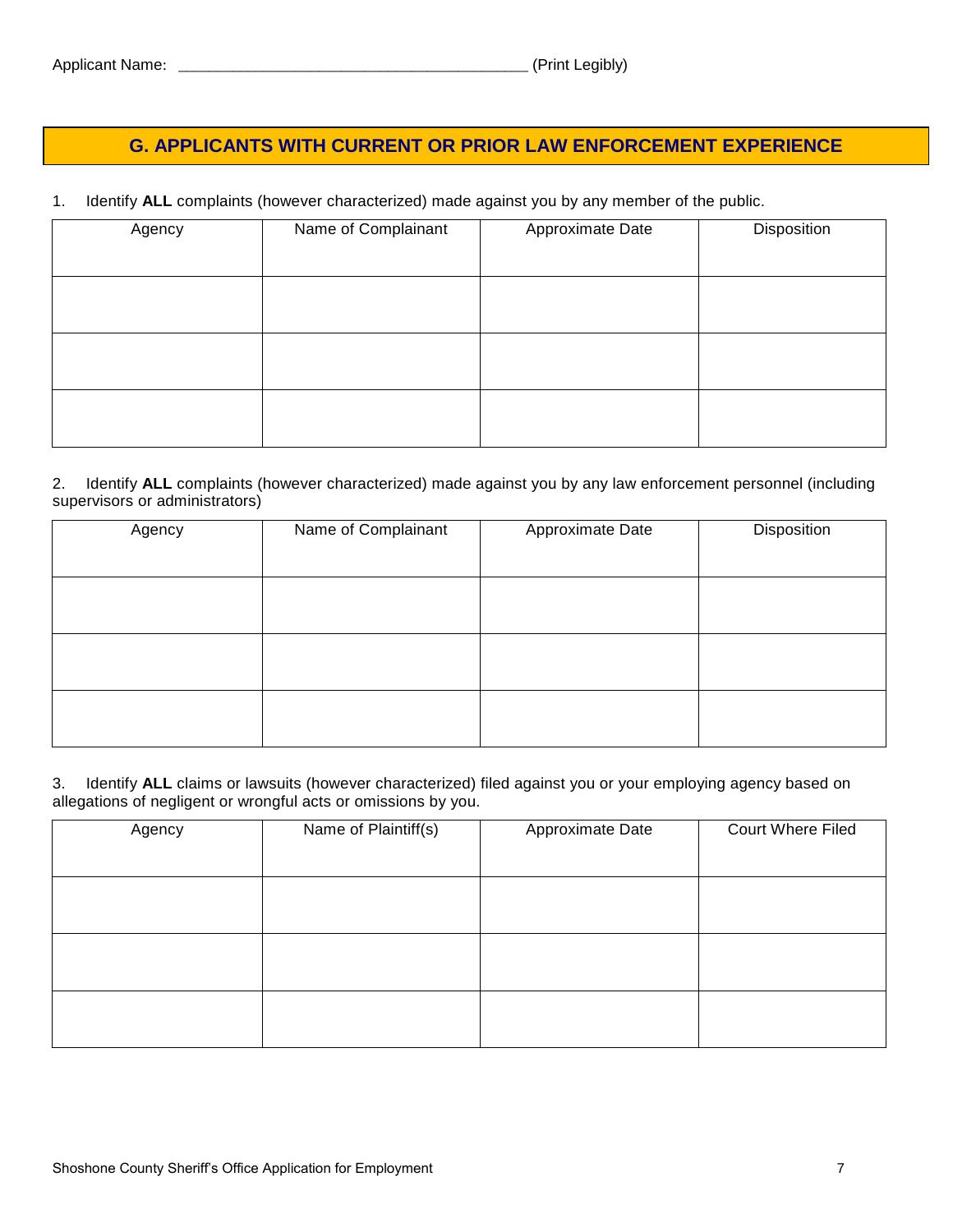4. Identify **ALL** disciplinary action (however characterized) taken against you by a law enforcement employer.

| Agency | Supervisor or Administrator<br><b>Taking Action</b> | Approximate Date | Basis and Form of<br>Discipline |
|--------|-----------------------------------------------------|------------------|---------------------------------|
|        |                                                     |                  |                                 |
|        |                                                     |                  |                                 |
|        |                                                     |                  |                                 |

5. Identify **ALL** circumstances in which you have been requested or ordered to take a polygraph exam, CVSA or any other form of truth/deception technology.

| Basis for Exam | Approximate Date | Outcome |
|----------------|------------------|---------|
|                |                  |         |
|                |                  |         |
|                |                  |         |
|                |                  |         |
|                |                  |         |
|                |                  |         |
|                |                  |         |
|                |                  |         |
|                |                  |         |

#### **H. DRIVING HISTORY**

- 1. Are you a licensed Idaho automobile operator? License No.: Date of Expiration:\_\_\_\_\_\_\_\_\_\_\_\_\_\_\_\_\_\_\_\_ Restrictions:\_\_\_\_\_\_\_\_\_\_\_\_\_\_\_\_\_\_\_\_\_\_\_\_\_\_\_
- 2. Do you hold or have you ever held an operator license in another state?  $\square$  Yes  $\square$  No If yes, please provide state(s), name used and approximate dates license(s) was/were held.
- 3. Have you ever been denied issuance of a license or have you ever had a license suspended or revoked?
	- $\Box$  Yes  $\Box$  No

If yes, please provide complete details including why license was revoked.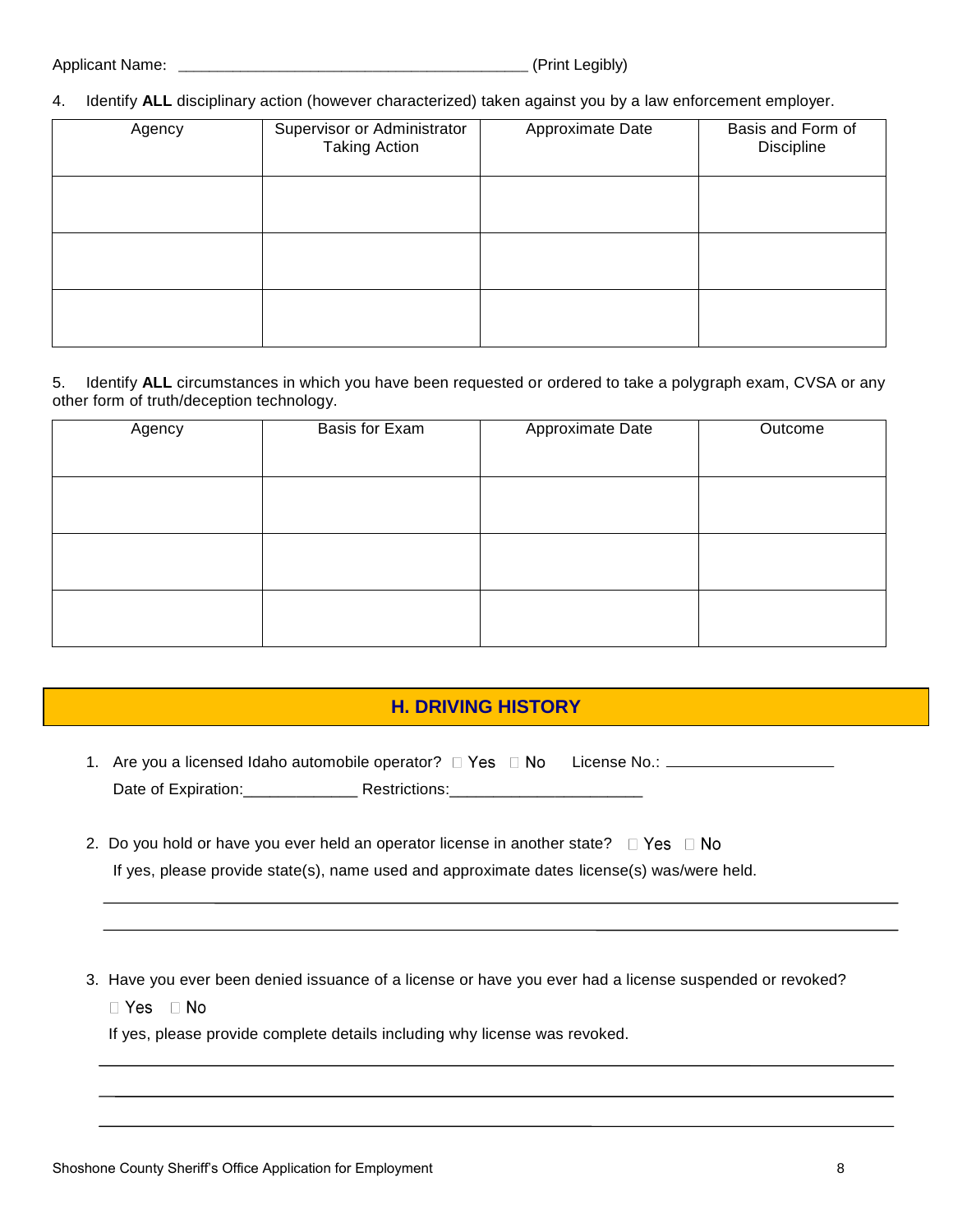4. Have you ever had automobile insurance refused, withdrawn, revoked, or required to obtain special risk insurance?

□ Yes □ No

If yes, please provide complete details.

# **I. MILITARY HISTORY**

|                         |                                             |                                                                                                                                              | $\Box$ No                                                                                                                                                                                                                                                                                                                                                           |
|-------------------------|---------------------------------------------|----------------------------------------------------------------------------------------------------------------------------------------------|---------------------------------------------------------------------------------------------------------------------------------------------------------------------------------------------------------------------------------------------------------------------------------------------------------------------------------------------------------------------|
|                         |                                             |                                                                                                                                              |                                                                                                                                                                                                                                                                                                                                                                     |
|                         |                                             |                                                                                                                                              |                                                                                                                                                                                                                                                                                                                                                                     |
|                         |                                             |                                                                                                                                              |                                                                                                                                                                                                                                                                                                                                                                     |
|                         |                                             |                                                                                                                                              |                                                                                                                                                                                                                                                                                                                                                                     |
|                         |                                             |                                                                                                                                              | $\Box$ No<br>$\Box$ Yes                                                                                                                                                                                                                                                                                                                                             |
|                         |                                             |                                                                                                                                              |                                                                                                                                                                                                                                                                                                                                                                     |
|                         |                                             |                                                                                                                                              |                                                                                                                                                                                                                                                                                                                                                                     |
|                         |                                             |                                                                                                                                              |                                                                                                                                                                                                                                                                                                                                                                     |
|                         |                                             |                                                                                                                                              |                                                                                                                                                                                                                                                                                                                                                                     |
|                         |                                             | $\Box$ No                                                                                                                                    |                                                                                                                                                                                                                                                                                                                                                                     |
| If yes, please provide: |                                             |                                                                                                                                              |                                                                                                                                                                                                                                                                                                                                                                     |
|                         |                                             |                                                                                                                                              |                                                                                                                                                                                                                                                                                                                                                                     |
|                         |                                             |                                                                                                                                              |                                                                                                                                                                                                                                                                                                                                                                     |
|                         |                                             |                                                                                                                                              |                                                                                                                                                                                                                                                                                                                                                                     |
|                         |                                             |                                                                                                                                              |                                                                                                                                                                                                                                                                                                                                                                     |
|                         |                                             |                                                                                                                                              |                                                                                                                                                                                                                                                                                                                                                                     |
|                         |                                             |                                                                                                                                              |                                                                                                                                                                                                                                                                                                                                                                     |
|                         |                                             |                                                                                                                                              |                                                                                                                                                                                                                                                                                                                                                                     |
|                         |                                             |                                                                                                                                              |                                                                                                                                                                                                                                                                                                                                                                     |
|                         | If yes, please specify countries and dates. | If yes state the branch of service, name and location of your unit:<br>Was any type of disciplinary action taken against you in the service? | Have you ever served on active duty in the Armed Forces of the United States? $\Box$ Yes<br>From: _____________ To: _____________ From: ______________ To: ____________<br>Are you now or have you ever been a member of a reserve unit or the National Guard?<br>$\Box$ Yes<br>Have you ever served in the Armed Forces of a foreign country? $\Box$ Yes $\Box$ No |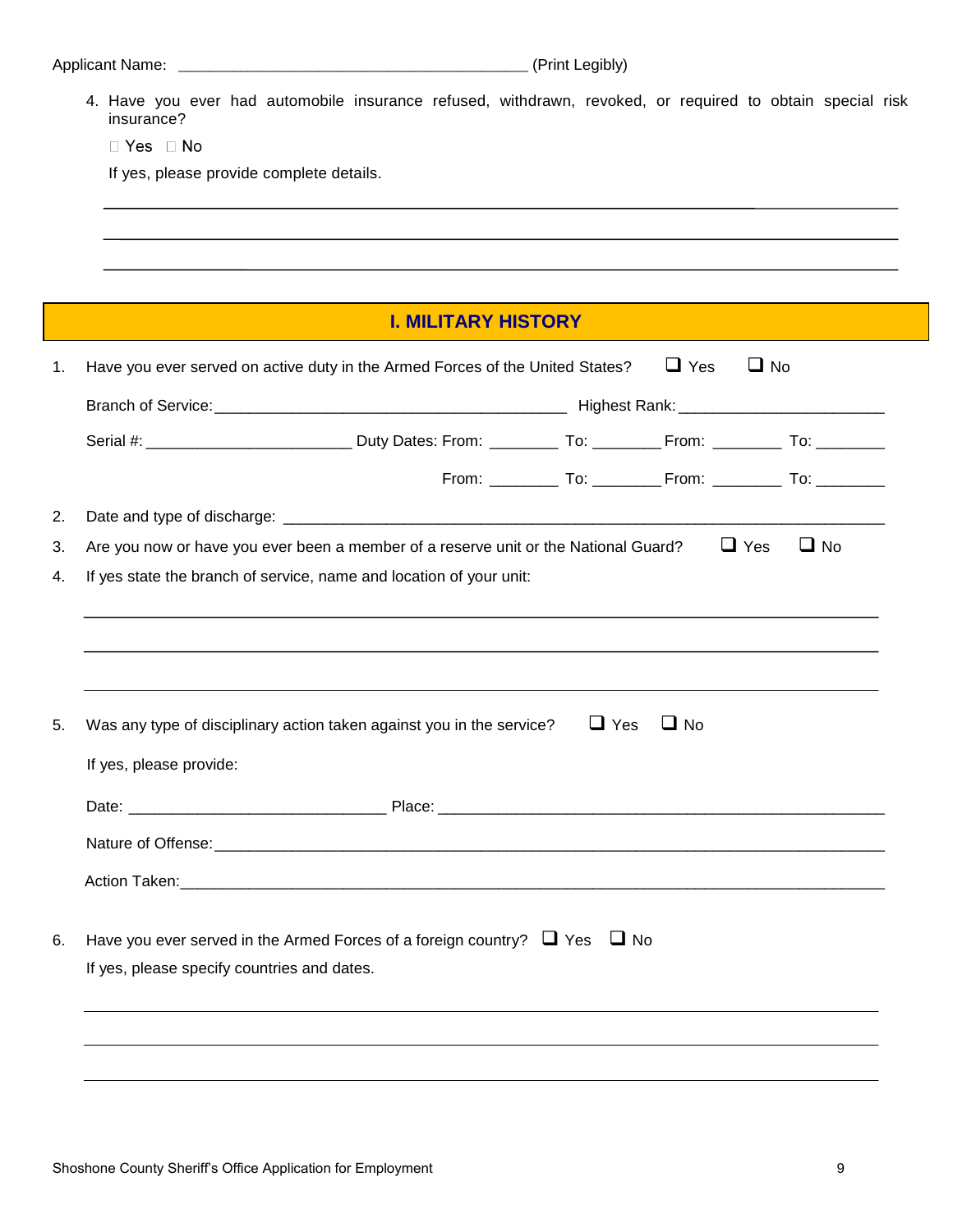Applicant Name: 2002 12:00 Applicant Name: 2008 12:00 12:00 12:00 12:00 12:00 12:00 12:00 12:00 12:00 12:00 12:00 12:00 12:00 12:00 12:00 12:00 12:00 12:00 12:00 12:00 12:00 12:00 12:00 12:00 12:00 12:00 12:00 12:00 12:00

## **VETERAN'S PREFERENCE**

#### **If you are NOT claiming Veteran's Preference, please initial here \_\_\_\_\_ and proceed to the next section.**

Per Idaho Code, Title 65, Chapter 5, Employer will afford a preference to employment of veterans. In the event of equal qualifications and experience between candidates for an available position, a veteran who qualifies will be preferred. If claiming veteran's preference, please complete the information below and attach a copy of your DD-214 to this application.

------------------------------------------------------------------------------------------------------------------

(Reference Idaho Code, Title 65, Chapter 5, and 5 U.S.C. § 2108)

The term "**active duty**" means full-time duty in the Armed Forces, but NOT active duty for training.

#### **Preference Eligible Veterans:**

- $\Box$  I served on active duty in the armed forces of the United States for a period of more than one-hundred eighty (180) days and was honorably discharged.
- $\Box$  I have a service-connected disability of 10% or more.
- $\Box$  I am the spouse of an eligible disabled veteran, who has a service-connected disability.
- $\Box$  I am the widow or widower of an eligible veteran and have remained unmarried.
- $\Box$  I have attached a copy of my DD-214. Veteran's preference will not be considered without this document.

#### **J. BUSINESS INTERESTS & LICENSES**

|                                                  | 1. Do you or have you ever owned any stock or interest in any firm, partnership or corporation dealing wholly or partly in |
|--------------------------------------------------|----------------------------------------------------------------------------------------------------------------------------|
| the sale or distribution of alcoholic beverages? | $\Box$ Yes $\Box$ No                                                                                                       |

- 2. Are you now issued or have you ever been issued a license to engage in a business or profession?  $\Box$  Yes  $\Box$  No
- 3. Was any such license ever cancelled, relinquished, suspended or revoked?  $\Box$  Yes  $\Box$  No

If yes to question #1, #2 or #3, please provide details including name and address of business, the type of license or certificate, the agency that issued the license, effective date of license and license number.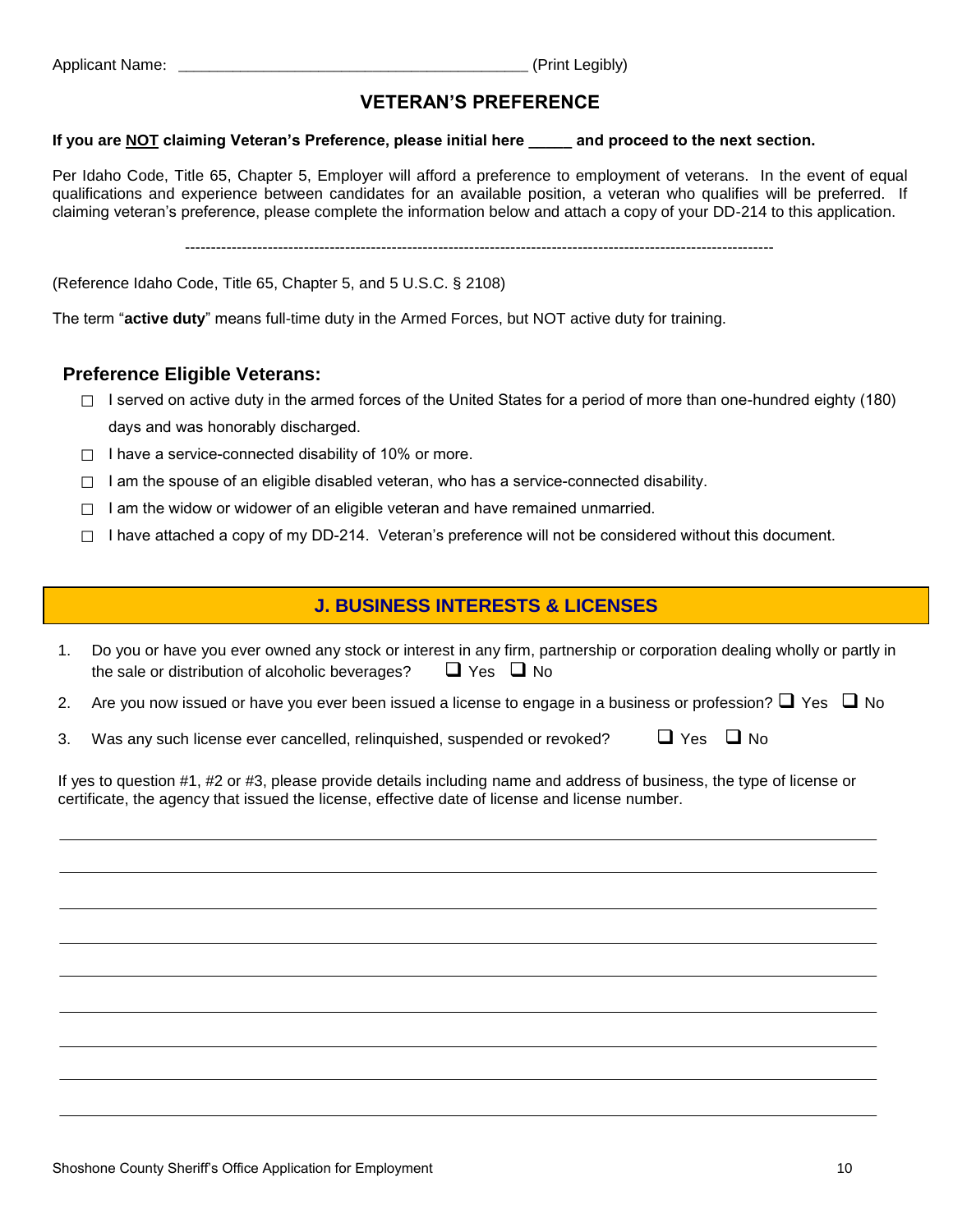|  |  |  | <b>Applicant Name:</b> |
|--|--|--|------------------------|
|--|--|--|------------------------|

#### **K. ORGANIZATION MEMBERSHIP**

1. Are you now, or have you ever been, a member of any foreign or domestic organization, association, movement, group or combination of persons which advocates or approves the commission of acts of force or violence to deny other persons their rights under the constitution of the United States, or which seeks to alter the form of government of the United States by unconstitutional means?  $\Box$  Yes  $\Box$  No

If YES, including name of organization, dates of membership and location.

2. Have you ever made a financial or other material contribution to any organization of the type described in question #1 above?

| $\square$ Yes |  | $\Box$ No |
|---------------|--|-----------|
|---------------|--|-----------|

If YES, explain including name of organization, date(s) and location.

3. At the time of your membership, participation, or contribution, did you know of any unlawful aims of the organization?

 $\Box$  Yes  $\Box$  No

If YES, explain including name of organization, dates and location.

#### **L. Family Relations**

- 1. Are you related, by blood or marriage, to any current employee of Shoshone County or an elected official within Shoshone County?
	- $\Box$  Yes  $\Box$  No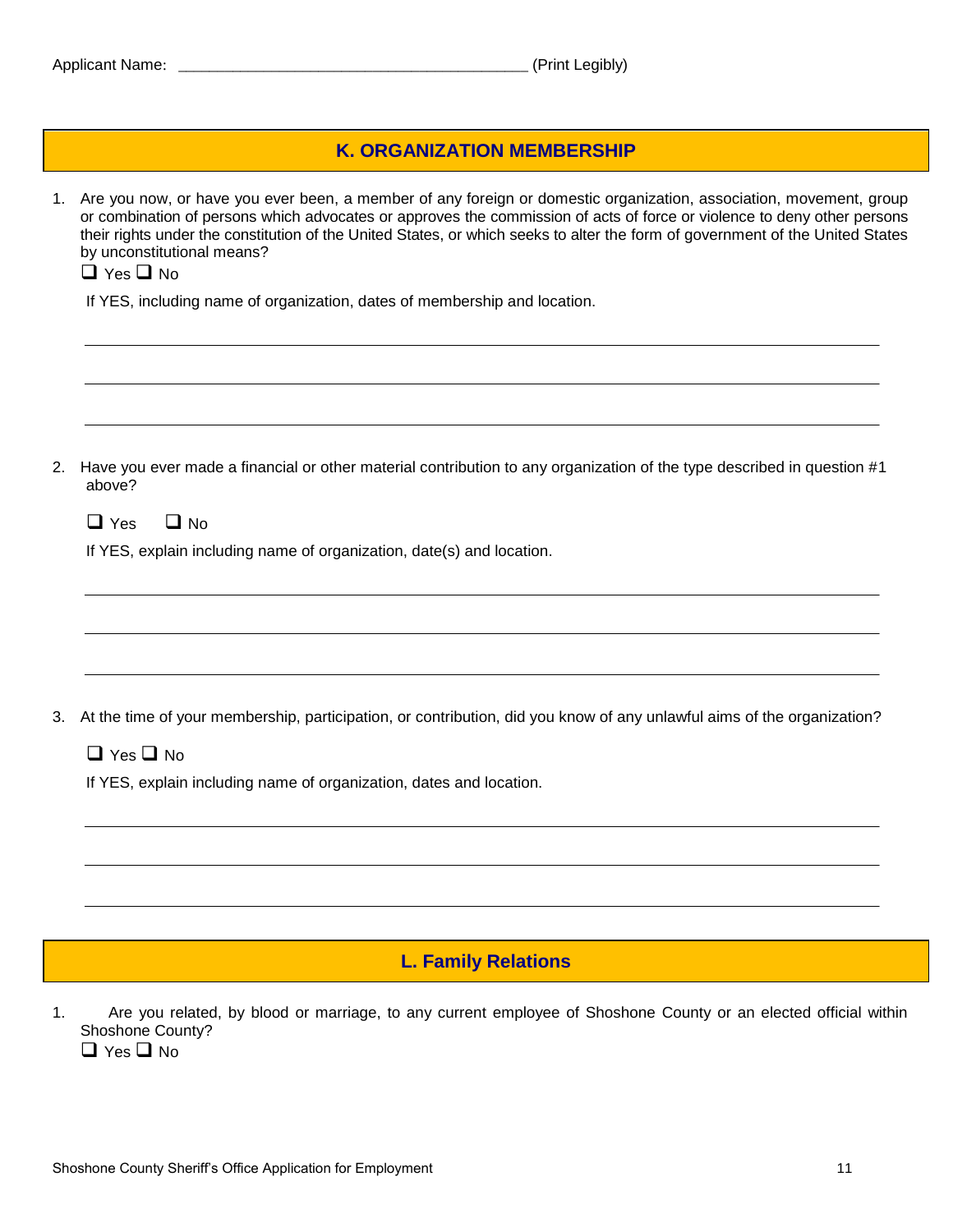# **M. PERSONAL & PROFESSIONAL REFERENCES**

#### 1. Personal References: Please list the names of three (3) persons not related to you by blood or marriage)

| <b>Complete Name</b> |                       |                                                                                                                                                                                                                               |
|----------------------|-----------------------|-------------------------------------------------------------------------------------------------------------------------------------------------------------------------------------------------------------------------------|
|                      |                       |                                                                                                                                                                                                                               |
|                      | (Last, First, Middle) |                                                                                                                                                                                                                               |
| Yrs. Known           | Occupation            |                                                                                                                                                                                                                               |
|                      |                       |                                                                                                                                                                                                                               |
|                      |                       | City, State & Zip: 2008 City, State & Zip:                                                                                                                                                                                    |
|                      |                       | Business Phone: Manual Manual Manual Manual Manual Manual Manual Manual Manual Manual Manual Manual Manual                                                                                                                    |
| <b>Complete Name</b> |                       |                                                                                                                                                                                                                               |
|                      |                       |                                                                                                                                                                                                                               |
|                      | (Last, First, Middle) |                                                                                                                                                                                                                               |
| Yrs. Known           | Occupation            |                                                                                                                                                                                                                               |
|                      |                       |                                                                                                                                                                                                                               |
|                      |                       |                                                                                                                                                                                                                               |
|                      |                       | Business Phone: North and the Contract of the Contract of the Contract of the Contract of the Contract of the Contract of the Contract of the Contract of the Contract of the Contract of the Contract of the Contract of the |
| <b>Complete Name</b> |                       |                                                                                                                                                                                                                               |
|                      |                       |                                                                                                                                                                                                                               |
|                      | (Last, First, Middle) |                                                                                                                                                                                                                               |
| Yrs. Known           | Occupation            |                                                                                                                                                                                                                               |
|                      |                       |                                                                                                                                                                                                                               |
|                      |                       | City, State & Zip: $\frac{1}{2}$                                                                                                                                                                                              |
|                      |                       | Business Phone: Management of the Contract of the Contract of the Contract of the Contract of the Contract of the Contract of the Contract of the Contract of the Contract of the Contract of the Contract of the Contract of |
|                      |                       |                                                                                                                                                                                                                               |

2. Professional References: List names of three (3) professional references who have known you well for at least five (5) years and who are not related to you by blood or marriage.

| <b>Complete Name</b> |            |                    |
|----------------------|------------|--------------------|
|                      |            |                    |
|                      |            |                    |
| (Last,First,Middle)  |            |                    |
| Yrs. Known           | Occupation |                    |
|                      |            |                    |
|                      |            | Business Address:  |
|                      |            |                    |
|                      |            | City, State & Zip: |
|                      |            |                    |
|                      |            |                    |
|                      |            |                    |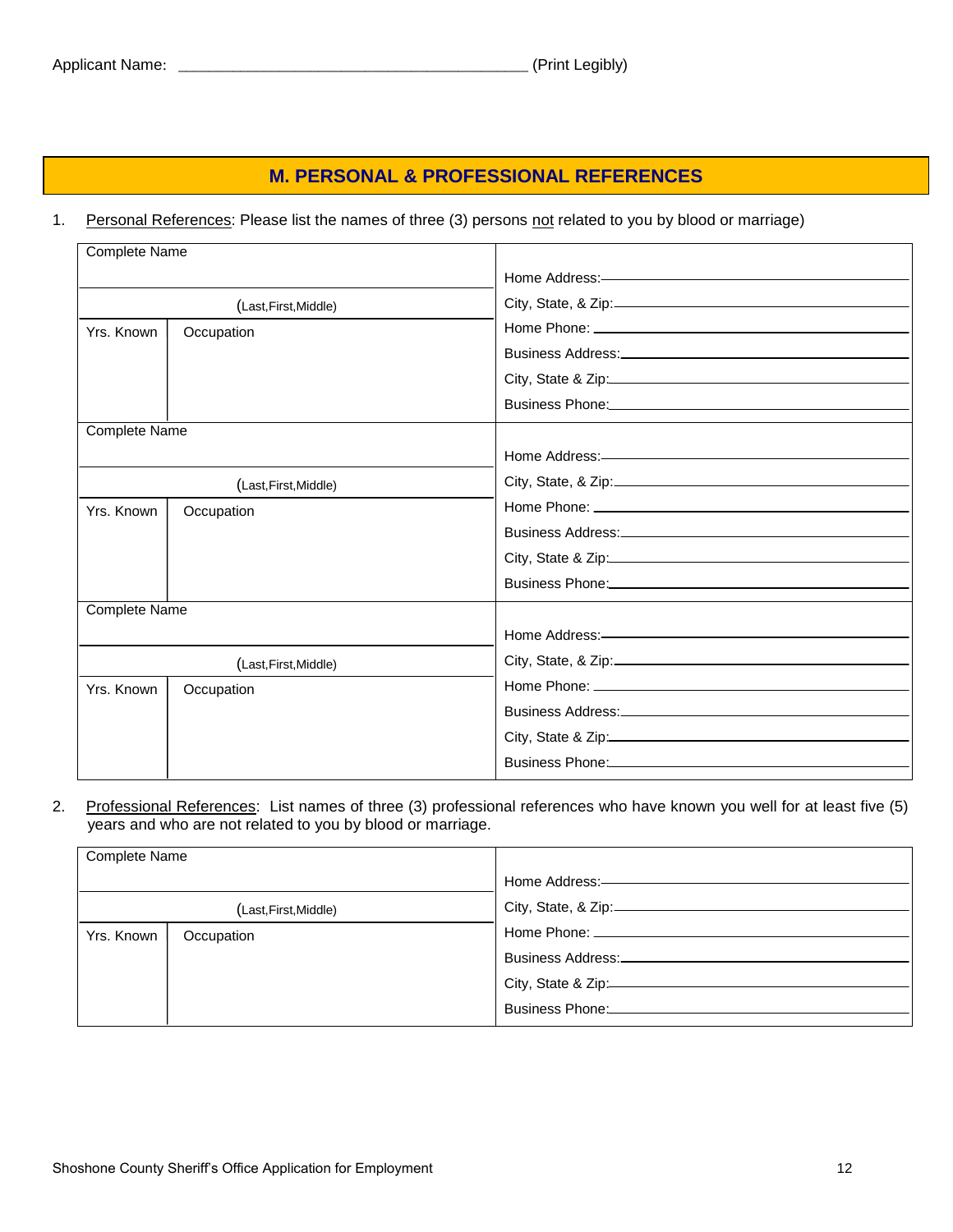|  | <b>Applicant Name:</b> |
|--|------------------------|
|  |                        |

| Complete Name         |                       |                                                                                         |
|-----------------------|-----------------------|-----------------------------------------------------------------------------------------|
|                       |                       |                                                                                         |
|                       | (Last, First, Middle) |                                                                                         |
| Yrs. Known            | Occupation            |                                                                                         |
|                       |                       |                                                                                         |
|                       |                       | City, State & Zip:                                                                      |
|                       |                       |                                                                                         |
| Complete Name         |                       |                                                                                         |
|                       |                       |                                                                                         |
| (Last, First, Middle) |                       |                                                                                         |
| Yrs. Known            | Occupation            |                                                                                         |
|                       |                       |                                                                                         |
|                       |                       |                                                                                         |
|                       |                       | Business Phone: 2008 - 2010 12:00:00 Pusiness Phone: 2010 12:00:00 Pusiness Phone: 2010 |

# **N. DOCUMENTS TO BE ATTACHED TO APPLICATION**

- 1. Attach a certified copy of birth certificate.
- 2. Attach a certified copy of high school diploma or GED, college diploma or transcripts.
- 3. Attach a copy of military discharge(s).

# **O. OTHER REQUIREMENTS**

When requested by this agency, applicant will be fingerprinted and shall be required to submit to a drug test and complete physical examination, as well as be required to complete the Background Information form and a polygraph examination.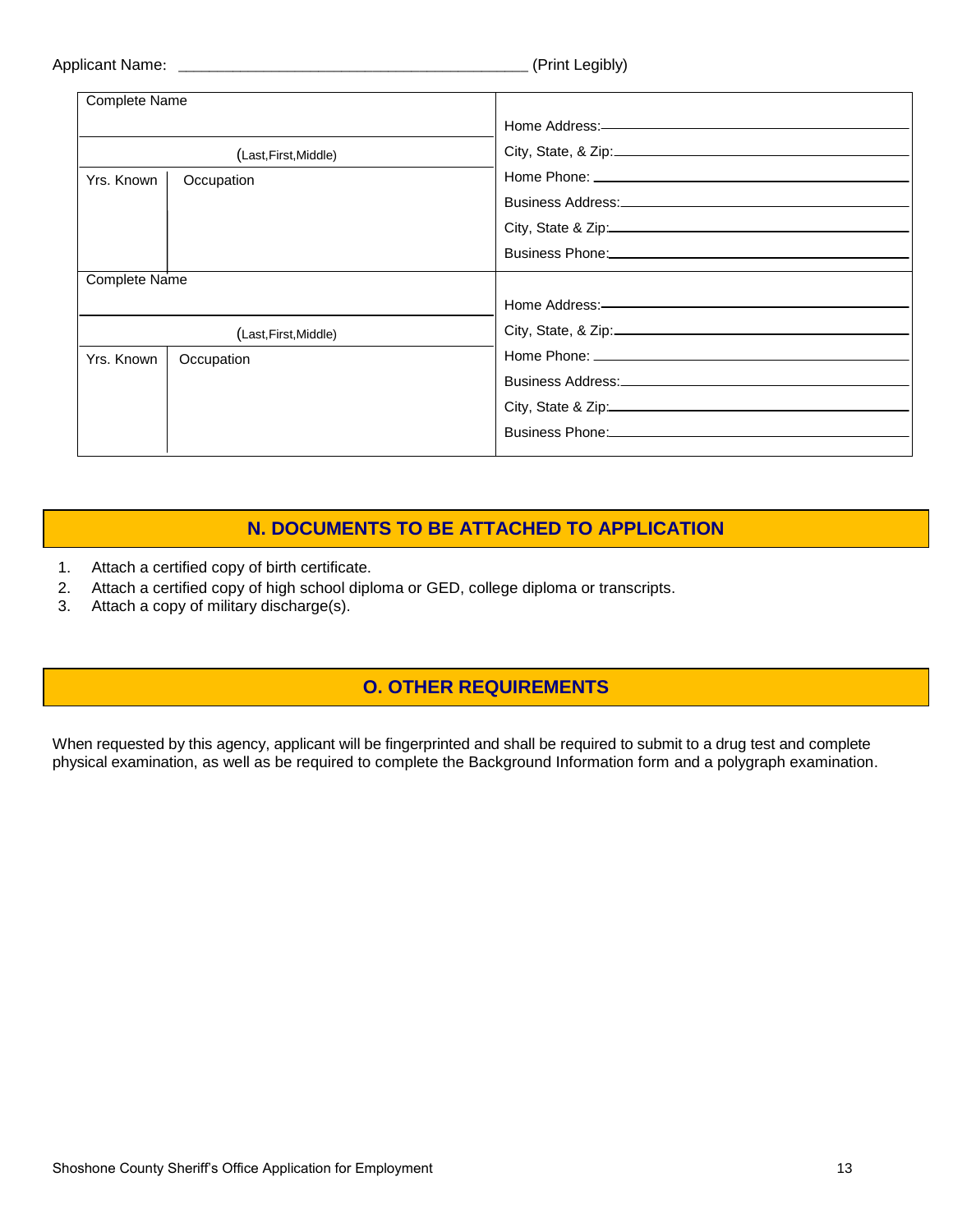# **P. SIGNATURE & CERTIFICATION OF ACCURACY & NOTARY SEAL**

I, thereby certify that each state of the state of the state of the state of the state of the state of the state of the state of the state of the state of the state of the state of the state of the state of the state of th and every statement made on this form is true and complete to the best of my knowledge, and I understand that any misstatement or omissions of information will subject me to disqualification or dismissal. I, also, acknowledge that I have a continuing duty to update all information contained in this document and, if employed by this Agency, I acknowledge that my failure to update this information may result in my discipline up to and including termination from employment. I understand that should an investigation disclose inaccurate, incomplete or misleading answers, my application may be rejected and my name removed from consideration for employment with Employer, and if employed, my termination from employment.

| Signed this the | day of |  |
|-----------------|--------|--|
|                 |        |  |

\_\_\_\_\_\_\_\_\_\_\_\_\_\_\_\_\_\_\_\_\_\_\_\_\_\_\_\_\_\_\_\_\_\_\_\_\_\_\_\_\_\_\_\_\_\_\_\_\_

Signature in Full

Print Named in Full

NOTARY

State of \_\_\_\_\_\_\_\_\_\_\_\_\_\_\_\_ ) :ss. County of \_\_\_\_\_\_\_\_\_\_\_\_\_\_\_ )

On this \_\_\_\_ day of \_\_\_\_\_\_\_\_\_\_\_\_\_\_\_\_\_\_\_\_, 20\_\_\_, before me, the undersigned notary public in and for said State, personally appeared \_\_\_\_\_\_\_\_\_\_\_\_\_\_\_\_\_\_\_\_\_\_\_\_\_\_\_\_\_\_\_\_\_\_\_\_\_\_ or identified to me to be the person whose name is subscribed to the within instrument, and acknowledged to me that he/she executed the same.

IN WITNESS WHEREOF, I have hereunto set my hand and affixed my official seal the day and year in this Statement first above written.

\_\_\_\_\_\_\_\_\_\_\_\_\_\_\_\_\_\_\_\_\_\_\_\_\_\_\_\_\_\_\_\_\_\_\_\_\_\_\_\_\_\_\_\_\_\_ Notary Public in and for the State of Residing in \_\_\_\_\_\_\_\_\_\_\_\_\_\_\_\_\_\_\_\_\_\_\_\_\_\_\_\_\_\_\_\_\_\_\_\_\_ (Official Seal) My Commission Expires: 1884 My Commission Expires: